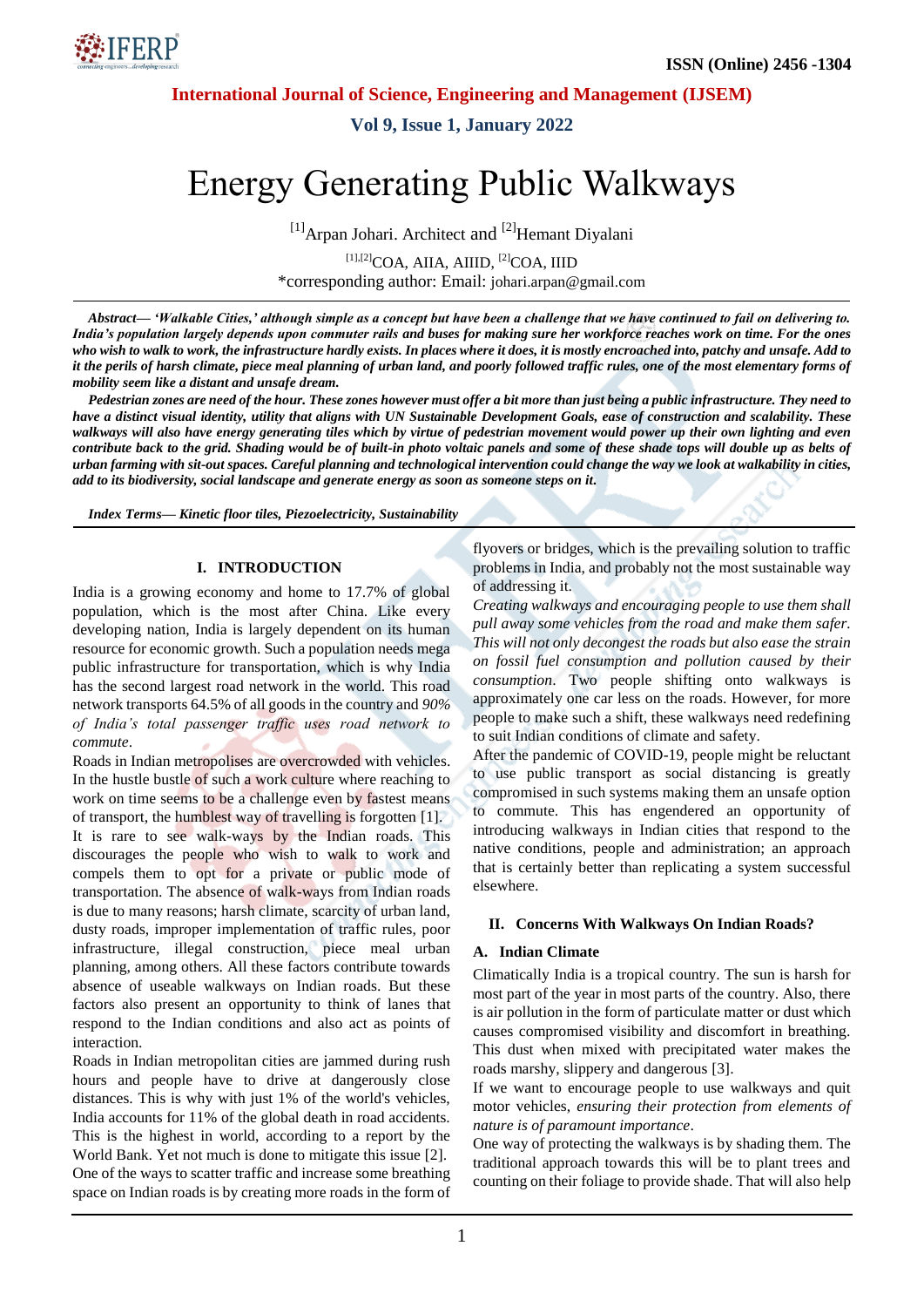

# **International Journal of Science, Engineering and Management (IJSEM)**

**Vol 9, Issue 1, January 2022**

enhance the bio-diversity in the city. While there are benefits to shading a walkway with trees, there are some challenges and threats too. The branches from the trees would usually fall off without any warning; naturally or due to extreme weather conditions and can cause accidents and tripping hazard. Alternatively, to prevent such hazards, resources to trim and maintain trees should be invested into by the city[4],[5].

# **B. Road Traffic**

The congestion on Indian metropolitan roads is worrisome. India"s road networks have grown by around 30% over the past decade, whereas vehicle registrations have risen by almost three times. Driving on such congested roads is dangerous. These roads become deadlier as most of the population in the country travels on two wheelers without using appropriate safety gear [6],[7]. Also, economically weaker sections ride bicycles on these roads or even walk to work in such dangerous conditions. Putting vehicle users, pedestrians and cyclists together with all of them aiming to reach their destination on time causes chaos and unwanted exertion.



**Fig. 1.** Typical traffic jam in an Indian metropolis

# **III. How To Address These Concerns?**

## **A. Indian Climate**

Instead of shading these walkways from trees, which also takes years to come to its foliage, industrial products like steel floor decking plates could be used. Steel floor decking plates are profiled sheets that have ribbed pattern for greater strength. Using of this roof would create two levels; a road level for pedestrians and a top level for both, pedestrian movement, cafes and sit-outs. To mitigate the issue of rapidly heating floor plates, the roof over walkways could be covered by vegetation which in turn would provide insulation. Built in photovoltaics (BIPV) can also replace the vegetation and would generate power to light these walkways up towards evenings. Having large patches of such built in photovoltaic panels could also help local bodies to generate revenue by selling electricity produced back to the power grid, renting out spaces for urban farming hence encouraging setting up of more such such infrastructure.



**Fig. 2.** Proposed walkway design with PV panels on top.

To generate additional revenue, roof top spaces could be rented out to vendors, newspaper agents, cafeteria operators, street performers and more. All these in turn would make these roof top spaces of social interaction. Activity atop the roofs would also prevent them from falling into state of disrepair and disuse [8].



**Fig. 3.** Proposed walkway design with café seating on top.

# **B. Human Vehicle Conflict**

While preparing town plans and road schemes, provision for such walkways can be earmarked. This could replace existing pavements and be a new build where pavements are non-existent. Making cities walkable also aligns with the 'Smart City program'.

These walkways could prevent human-vehicle conflict making their use much safer than current systems. For protection on upper levels, railings and street furniture can be added. Vegetation atop them can add to physical edge of the walkways making them easily identifiable as a part of public infrastructure. On lower levels, a height difference from road or Armco barrier can physically separate it and make its use safer.

## **IV. Energy Generation**

The proposed design aims to make energy generating walkways, plausible energy belts that would generate energy every time someone steps on them. To do so kinetic floor tiles need to be installed. These tiles function on the principle of Piezoelectricity. Electric energy generated so can be stored, used or reverse metered to the power grid. They could also be used as charging points for electric vehicles (EVs).

After the economies of scale are matched, these tiles would